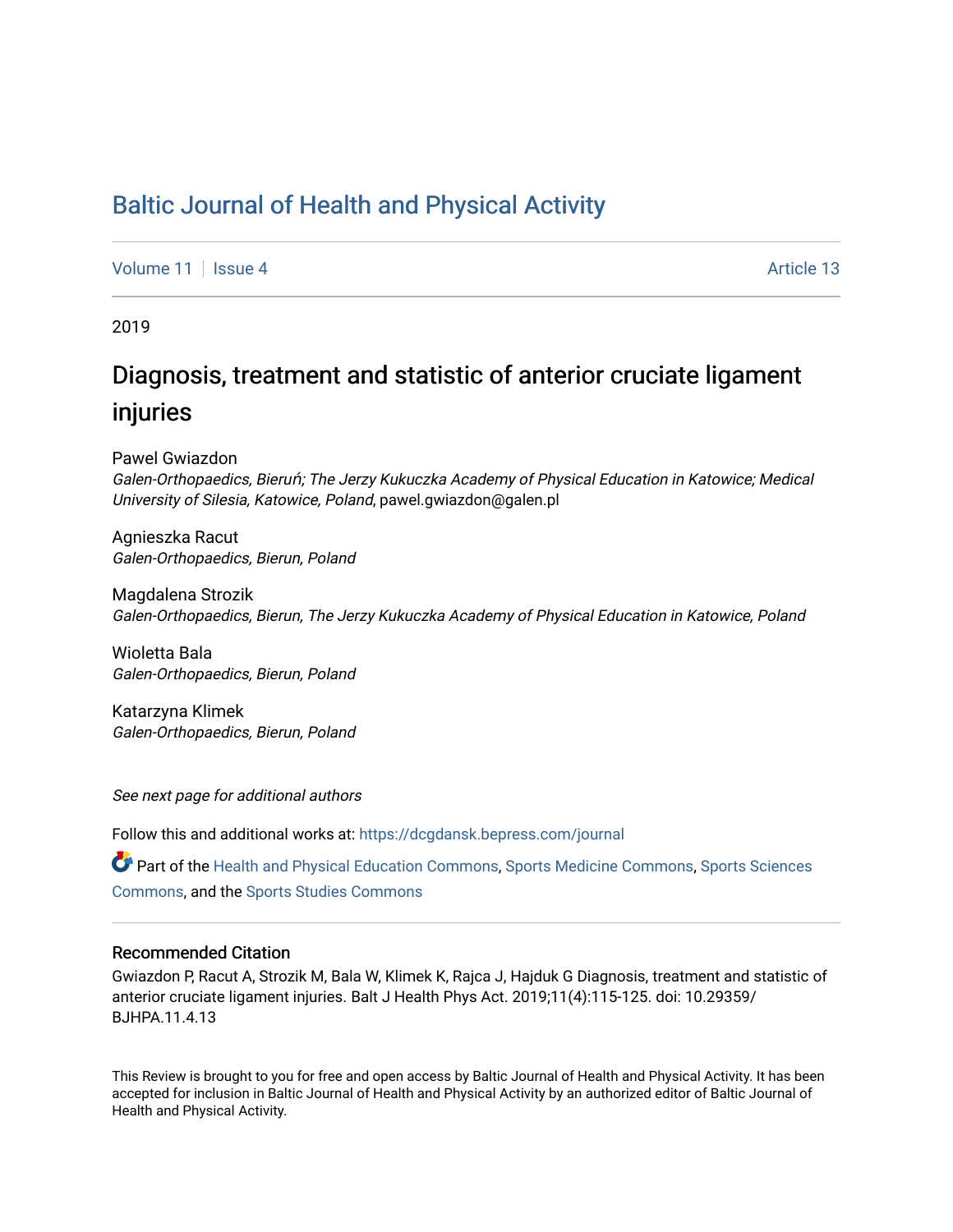# Diagnosis, treatment and statistic of anterior cruciate ligament injuries

#### Authors

Pawel Gwiazdon, Agnieszka Racut, Magdalena Strozik, Wioletta Bala, Katarzyna Klimek, Jolanta Rajca, and Grzegorz Hajduk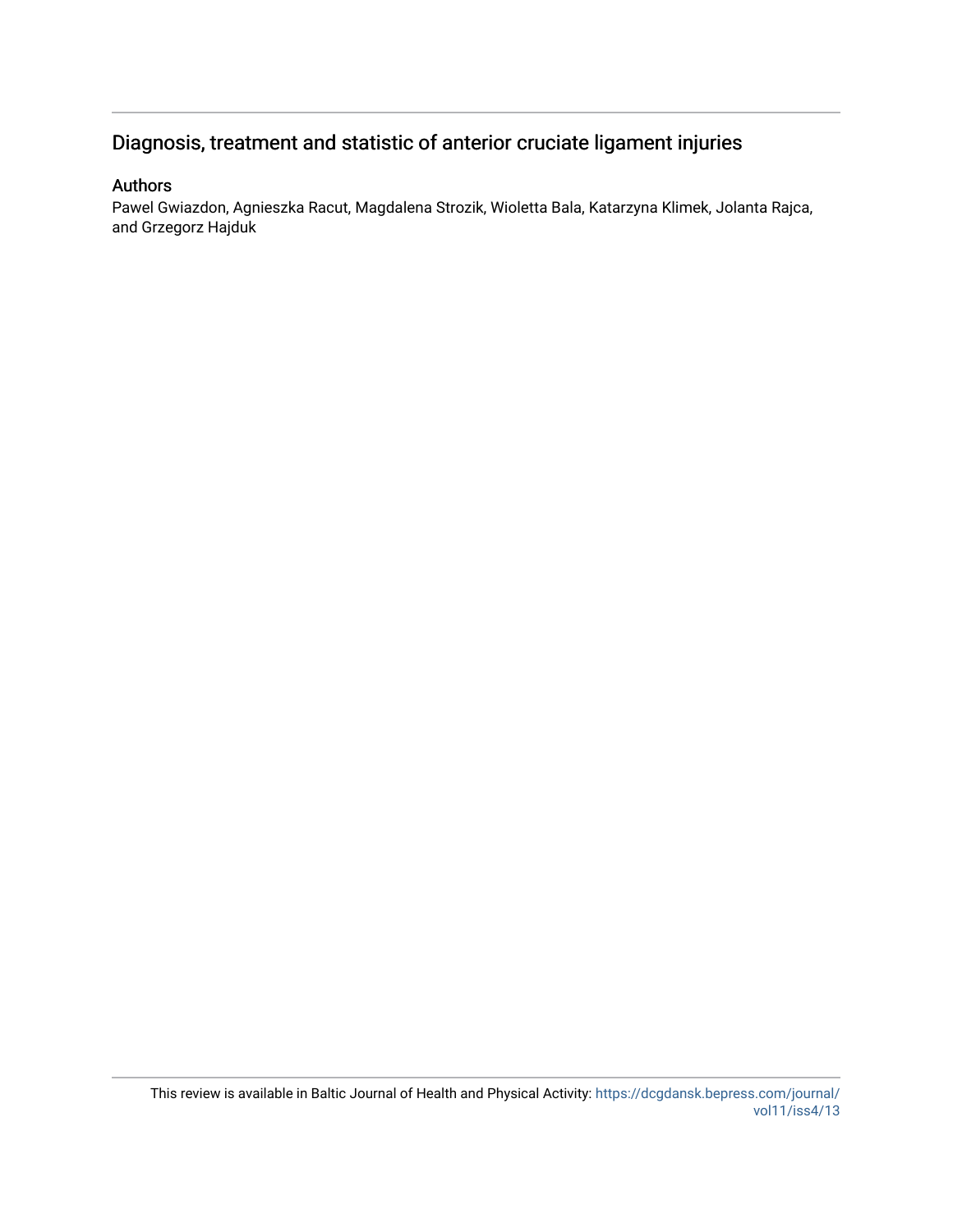# **Diagnosis, treatment and statistic of anterior cruciate ligament injuries**

**Authors' Contribution: A** Study Design **B** Data Collection **C** Statistical Analysis **D** Data Interpretation **E** Manuscript Preparation **F** Literature Search **G** Funds Collection

Paweł Gwiazdoń<sup>1, 2, 3 BCDEF, Agnieszka Racut<sup>1 BCE</sup>, Magdalena Strózik<sup>1, 2 BEF</sup>,</sup> **Wioletta Bała1 BEF, Katarzyna Klimek1 BEF, Jolanta Rajca1 BD, Grzegorz Hajduk1 AE**

<sup>1</sup> Galen-Orthopaedics, Bieruń, Poland

2 The Jerzy Kukuczka Academy of Physical Education in Katowice, Katowice, Poland

3 Medical University of Silesia, Katowice, Poland

#### **abstract**

One of the most frequently damaged structures of knee is the ACL. Among risk factors for ACL injury, particular attention is paid to anatomic ones-structural, hormonal, genetic, biomechanical, neuromuscular and environmental disorders. Correctly performed diagnostics and rehabilitation after knee injury determine the effectiveness of treatment. The diagnostic methods includes: subject examination, physical examination, imaging diagnostics and arthrometry. The overarching goal after ACL injury is regain knee joint stability and return to full mobility thus surgical methods to restore passive joint stability are recommended. Regular physical activity appears to be essential in maintaining good physical condition as opposed to a prevalently sedentary lifestyle. A properly selected form of movement and intensity convey improvement of our health, better body shape, improvement of ability and physical activity as well as improvement of well-being. Excessive loads on the musculoskeletal system and incorrect posture during exercise are not recommend, because these can lead to injury.

**Key words:** anterior cruciate ligament, ACL injuries, ACL reconstruction, diagnostics, treatment strategy.

#### **article details Article statistics: Word count:** 3,440; **Tables:** 3; **Figures:** 0; **References:** 74 **Received:** November 2019; **Accepted:** December 2019; **Published:** December 2019 **Full-text PDF:** http://www.balticsportscience.com **Copyright ©** Gdansk University of Physical Education and Sport, Poland **Indexation:** Celdes, Clarivate Analytics Emerging Sources Citation Index (ESCI), CNKI Scholar (China National Knowledge Infrastructure), CNPIEC, De Gruyter - IBR (International Bibliography of Reviews of Scholarly Literature in the Humanities and Social Sciences), De Gruyter - IBZ (International Bibliography of Periodical Literature in the Humanities and Social Sciences), DOAJ, EBSCO - Central & Eastern European Academic Source, EBSCO - SPORTDiscus, EBSCO Discovery Service, Google Scholar, Index Copernicus, J-Gate, Naviga (Softweco, Primo Central (ExLibris), ProQuest - Family Health, ProQuest - Health & Medical Complete, ProQuest - Illustrata: Health Sciences, ProQuest - Nursing & Allied Health Source, Summon (Serials Solutions/ProQuest, TDOne (TDNet), Ulrich's Periodicals Directory/ulrichsweb, WorldCat (OCLC) **Funding:** This research received no specific grant from any funding agency in the public, commercial, or not-for-profit sectors. **Conflict of interests:** Authors have declared that no competing interest exists. **Corresponding author:** Paweł Gwiazdoń, Galen-Orthopaedics, Jerzego 6, 43-150 Bieruń, Poland; phone number: +48 785-721-897; e-mail: pawel.gwiazdon@galen.pl **Open Access License:** This is an open access article distributed under the terms of the Creative Commons Attribution-Non-commercial 4.0 International (http://creativecommons.org/licenses/by-nc/4.0/), which permits use, distribution, and reproduction in any medium, provided the original work is properly cited, the use is non-commercial and is otherwise in compliance with the license.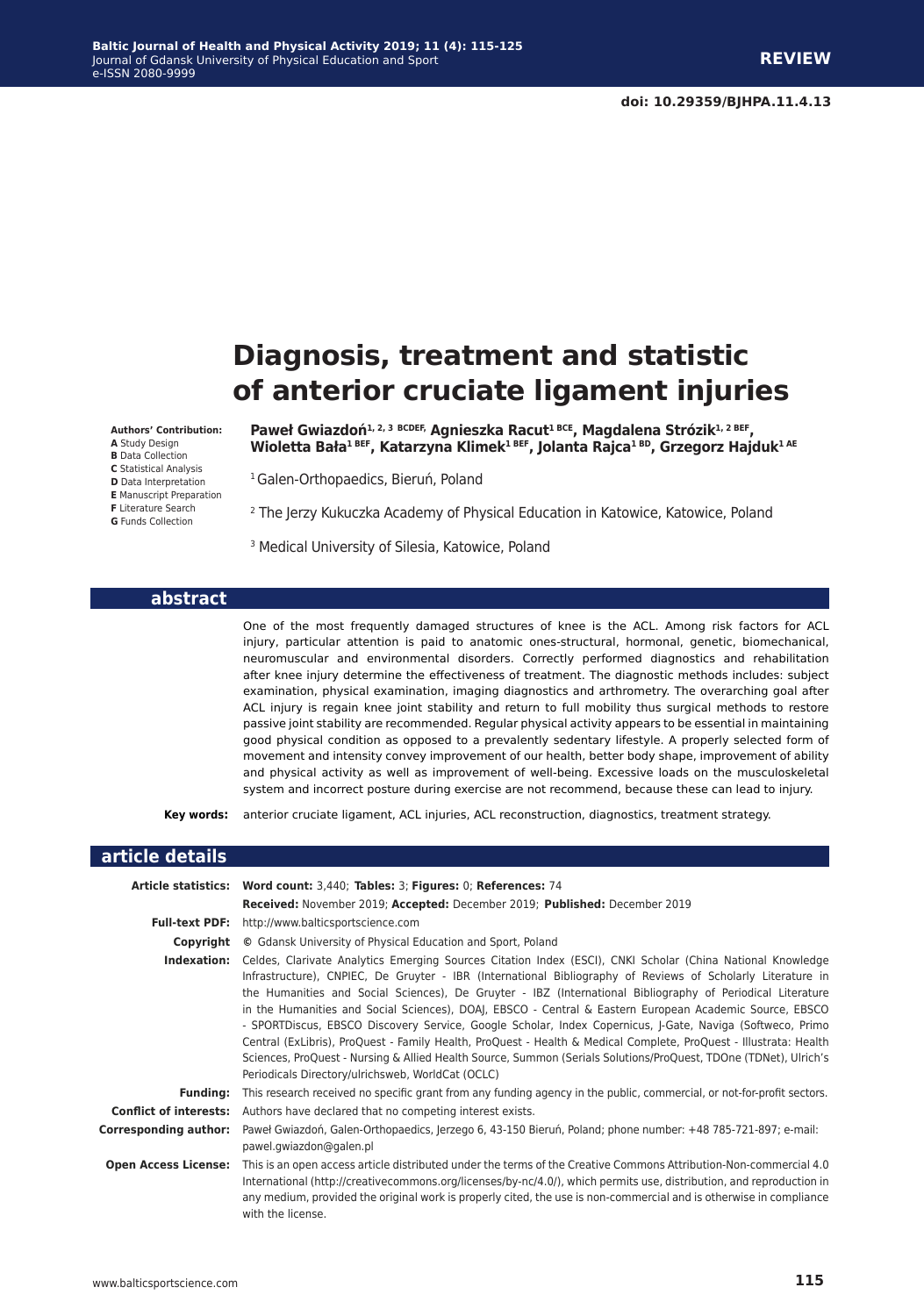## **introduction**

The popularization of amateur physical and sports activity along with increasing levels of physical activity in society have resulted in an increase in the number of injuries in the knee joint [1]. One of the most frequently damaged structures of this joint is the Anterior Cruciate Ligament (ACL), whose rupture causes significant changes immediately and in the long term. The estimated annual number of ACL injures in Poland is about 1/1000 citizens [1], the vast majority of which occur among individuals with a sports background. Of all sports injuries, only about 25% of cases involve competitive athletes, with the others resulting from participation in amateur sports [2]. With regard to gender, the incidence of ACL injuries in women is almost 9 times higher [3], this is particularly evident when comparing males and females in the same sport discipline [4]. The data collected in the Norwegian National Registry of Knee Ligaments indicate that the highest risk of ACL injury is for people 16-39 years old. In this group the risk increases from 34 to 85 cases in conversion per 100,000 people, compared to all other age groups. This institute also identified that the most frequent ACL injury accidents involve girls aged 15–19 [5].

Among the most frequently mentioned risk factors for ACL injury, particular attention is paid to anatomic ones-structural, hormonal, genetic, biomechanical, neuromuscular and environmental disorders [6, 7]. Risk factors also include: a valgus knee tendency (especially for adolescent girls practicing team and contact sports, i.e. football, handball, basketball, gymnastics, martial arts, skiing) and an inappropriate level of motor preparation to achieve specific training goals (this applies mainly to amateur athletes inspired by a particular trend or fashion of practicing a given sports discipline) [8–12]. In the professional athlete group, especially among men, the correlation of ACL injury with reduced mobility of the hip joints, especially in terms of internal rotation of the joints and weakening of the buttock muscle function, is noteworthy. These dysfunctions translate into an impaired manner of central stabilization [13]. Due to the anatomical structure of the ACL, the damage may involve one or two bundles; it means that injury may be partial or complete [14]. The most common indicator of injury is a characteristic "crack" at the time of ligament rupture and joint swelling due to intra-articular hematoma. In addition, there is also a limitation of both passive and active mobility, contusion of the subchondral bone of the tibial and femoral condyles and especially the limitation of full extension [15, 16]. Often, as a result of the connection between lower limb valgus and the rotation mechanism, the adjacent structures are damaged, i.e.: menisci, cartilage and other ligaments, especially the tibial collateral ligament, anterolateral ligament and posterior cruciate ligament [15, 17–19].

#### **diagnostics**

Correctly performed diagnostics after knee injury determine the effectiveness of treatment and rehabilitation. The diagnostic algorithm includes:

- 1. Subject examination an interview during which the circumstances and mechanism of injury are established in addition to the level of discomfort. It is important to collect information about the history of surgical procedures, medications taken and comorbidities [20].
- 2. Physical examination functional examination, which depends on the time elapsed since the injury. The early period will hinder the examination due to pain, swelling and hematoma in the joint. However, early diagnostics and knee stability tests are recomended, provided it is possible [21–23]. It is also necessary to take into account the functions of adjacent joints (hip and ankle).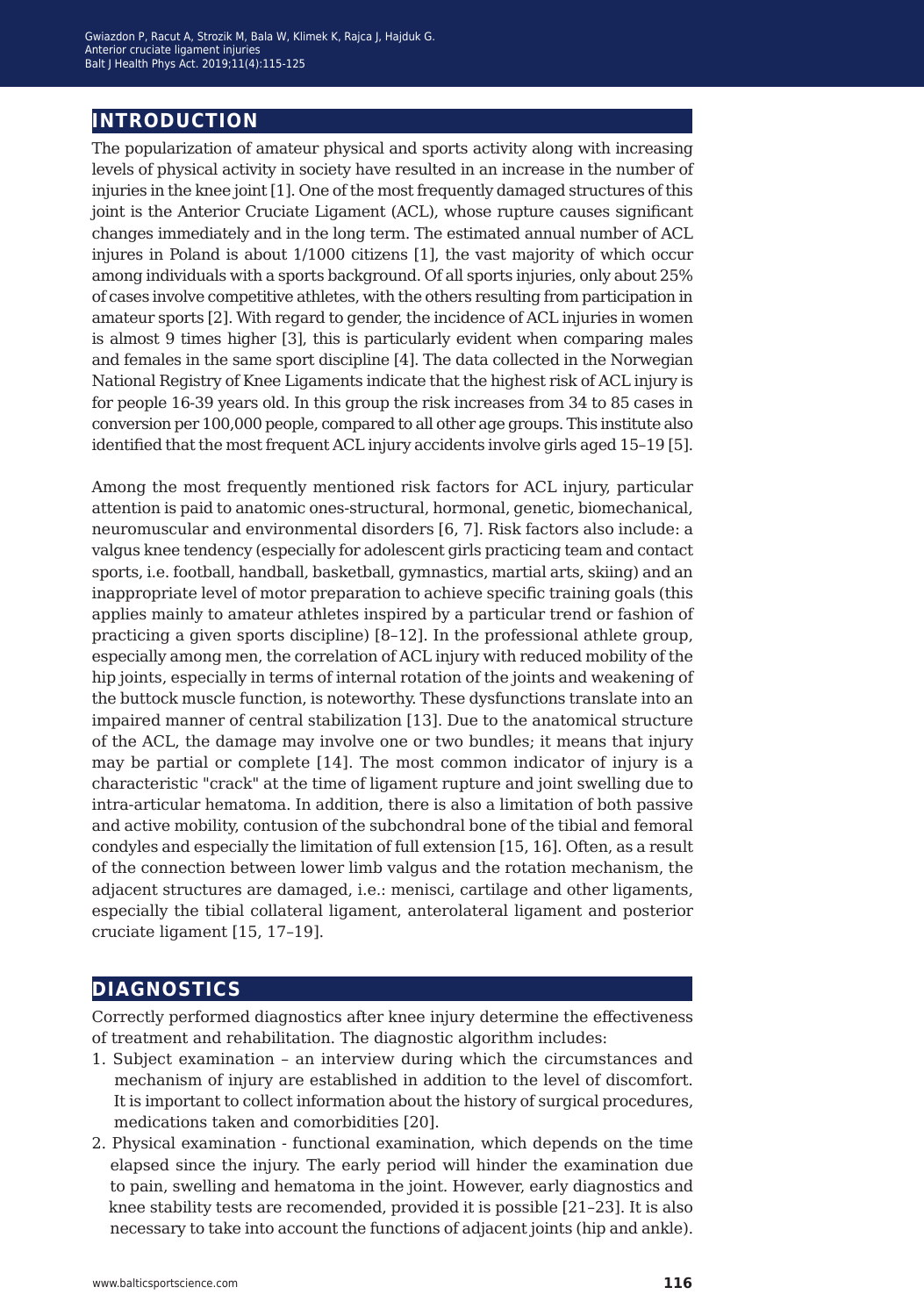3. Imaging diagnostics and arthrometry, which allow you to confirm the subjective and physical examination diagnosis, and also very importantly, provide information on the extent of the injury and anatomical disorders resulting from it [24–26].

The Lachman test is the standard test in orthopedic examination, which confirms anterior instability resulting from ACL injury. It is a test of excessive anterior and asymmetrical displacement of the tibia in the position of incomplete knee extension in relation to the opposite limb. This test is conducted manually by the researcher [22]. One of the most important diagnostic tests to confirm the rotational component of anterior instability is the Pivot-Shift test. This test is based on rotating the tibial lateral condyle forward in relation to the femur. When the test is positive, it indicates an injury of the anterior cruciate ligament [23]. One symptom associated with ACL rupture, whose credibility is currently being called into question, is determined using the drawer test, i.e. the frontal translation of the tibia in the knee flexion at an angle of 90 degrees [22]. One basic imaging test is the classic radiological examination in the antero-posterior (AP) and lateral projection to diagnose possible bone damage associated with knee sprain, e.g. fracture of the tibial lateral condyle – the so-called Segond fracture and presence of free post traumatic bone-cartilage particles [27].

In explicit cases of ACL damage, X-ray photos can be omitted in favor of magnetic resonance imaging (MRI), which is considered the gold standard in the diagnosis of tendon and ligament injuries. MRI is a modern and widely available tool that accurately and in many projections shows the extent of intra- and periarticular damage [25]. A less useful diagnostic method is computed tomography, necessary for the precise diagnosis of bone damage [28]. Imaging diagnostics tests, in addition to ultrasound, are static and it is recommended to combine them with dynamic assessment of anterior and rotational stability of the joint, using arthrometry [29]. Among diagnostic tests, an ultrasound examination is used as a supportive study for the evaluation of soft tissues, the results of which are reliable only in the hands of an experienced radiologist [24].

Arthrometry is a fast and relatively simple test which quite clearly allows for the confirmation of knee ligament damage. This study is similar to the Lachman test in which a motion sensor can help measure the tibial tuberosity shift relative to the femur with a high degree of accuracy [30]. Among the various types of arthrometers, a very precise GNRB Rotab arthrometer is used at the Galen Rehabilitation center. This device, in addition to accurate assessment (accuracy up to 0.1 mm) of anterior stability, also allows for examinaion of rotational instability resulting from damage to the anterolateral ligament of the knee. Other advantages of GNB Rotab are: the ability to control the force exerted on the patella, precise control of the force exerted on the lower leg at a time point, and more accurate measurement of tibial displacement. In addition, it is possible to perform the examination after ACL reconstruction (4 weeks past surgery) in order to evaluate the result of the procedure. The difference of tibia movement between legs can be determined using this test. In the event that the difference is from 1.5 to 3 mm as a result of the applied force, partial failure of ACL (tear) is suspected and displacement above 3 mm is treated as a total failure of the ligament, which may indicate that it is ruptured [31–33].

In the algorithm of diagnostic procedure, it is important to have the knee joint examined by a specialist in orthopedics and traumatology of the musculoskeletal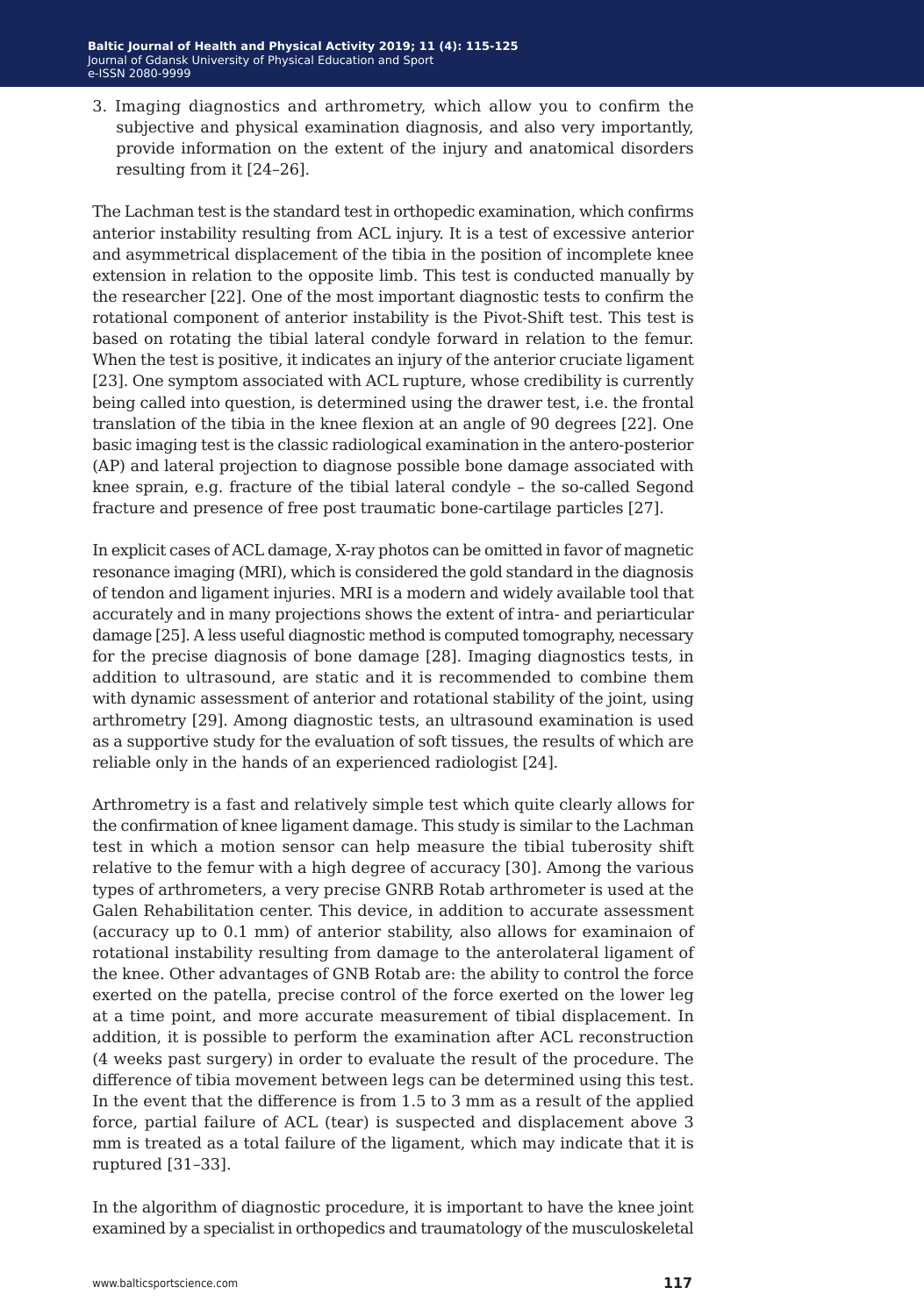system and to choose the right diagnostic tools. Comparison of the results and the analysis should be the basis for making decisions regarding the type and time of further treatment.

### **treatment**

It is recommended that conservative treatment be introduced as soon as possible after the injury, preferably according to the universal RICE principle (R - rest: rest and relief of the limb, I - ice: cooling compresses, C - compression: application of a compression dressing, E - elevation: limb elevation). Although this principle is widely propagated, excessive tissue cooling is questioned, which can lead to ischemia and disruption of the natural regenerative response. Implementation of pharmacological agents in the form of non-steroidal anti-inflammatory drugs that relieve pain and reduce inflammation as well as anticoagulants that improve blood circulation is also suggested [34].

Regardless of the decision made about further treatment (surgical or conservative treatment), it is advisable to introduce rehabilitation exercises to the patient to improve central stabilization and to learn correct movement patterns. This is important not only due to the improvement in the state of tissue morphology, but it also takes into account the psychological aspect, reducing the stress of the treated person and allows the risk of similar injuries in the future to be minimized [35]. Statistically better results of surgical treatment in patients who underwent preoperative rehabilitation are emerging from the research [36]. Similar conclusions were also made by Shaarani [37], who indicated in his research that a significant improvement in knee function in patients undergoing 6 weeks of preoperative rehabilitation, and a significant improvement in relation to the control group was maintained up to 12 weeks after surgery [37].

#### **surgery treatment**

Surgical methods to restore passive joint stability (ligament reconstruction or reinsertion) are recomended by most doctors. Using the Internal Bracing method, it is possible to attach the ligament in the cases of fresh injuries (up to 6 weeks after the injury) and in cases in which the ligament has detached at the place of its attachment to the thigh bone [38]. This procedure involves sewing a detached ligament to the place of its attachment to the bone. Compared to classical reconstruction, this method is characterized as being less invasive, preserving the natural biomechanics and proprioception of the operated joint [38,39]. Statistically significant shortening of recovery time has been demonstrated after Internal Bracing [38,40,41]. Ligament anchoring at the site of the original ACL attachment has an undoubted advantage over the classical method; however, the possibility of carrying it out is limited. The injured ligament should show excellent tissue quality and sufficient length to allow the fragment to reach the location of its attachment [14]. Unfortunately, the vast majority of operations involve damage in which the type of injury does not allow the use of the said method. Furthermore, if the time between damage and surgery is too long, then the classic method of ACL reconstruction is used [42]. The material used for reconstruction is most often autogenous grafts taken from the tendons of the semitendinosus muscle, gracilis muscle, straight thigh muscle and middle part of the patellar ligament. Allogeneic, xenogeneic and synthetic transplants are less common, although recently there has been an increasing tendency towards the former, because they enable significantly reduced surgery times and do not require interference with healthy tissues to prepare the transplant [43].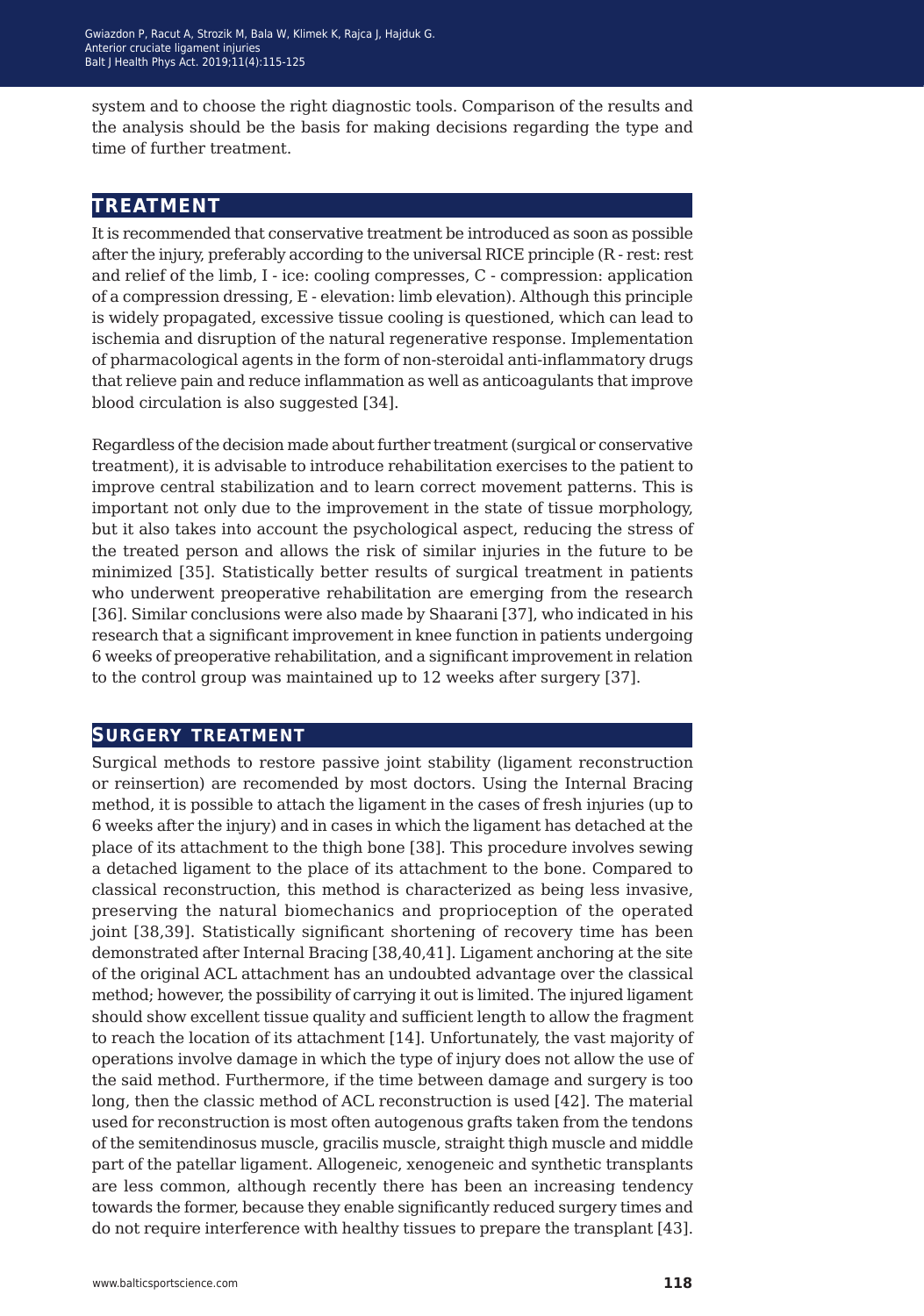The absence of surgical intervention in the tendons surrounding the knee joint allows for the maintenance of the functional efficiency of the flexor and extensors of this joint, which allows for more intensive rehabilitation and significantly shortens the time of recovery [43]. The disadvantages associated with sterilization and storage conditions to which allogenic transplantation is subjected should be mentioned in addition to the advantages. Sterilization with ionizing radiation and storage at low temperature (-80°C) can worsen tissue properties, which may result in diminished healing [44–46]. There is a difference of opinion among the authors of numerous publications regarding the advantages of using allogenic transplants. Smith et al. [47] and Kuhn and Ross [48] show the superiority of allogenic transplant over autogenous transplant, while Barrett et al. [49] and Chen et al. [50] do not confirm this thesis. Due to the structure and properties that differ from human tissues, most researchers believe that xenografts do not give satisfactory therapeutic effects and for a long time were not widely used as material for transplants [51–53]. However, researchers showed promising effects from the use of allografts in a recent study [54], which should be confirmed in a larger group of patients. Synthetic materials (made e.g. of polytetrafluoroethylene) have different properties in relation to human tissue, but they are often used as a supporting and strengthening material during the regeneration of a damaged ligament. Synthetic materials are used among others in the abovementioned Internal Bracing method [38] and in the Ligament Augmentation and Reconstruction System (LARS), using artificial ligaments as a scaffolding to regenerate those which have been damaged [55]. The LARS method, despite good therapeutic effects and a relatively small percentage of side effects, is rarely used and thus the number of publications on it is small. This method requires that the injured ligament is in great condition (good blood supply) and a short (up to several months) period between rupture and surgery. A quick return to physical activity and the possibility of walking without crutches (not recommended) even a day after surgery are the advantages of this method. Due to the small amount of data on long-term effects of treatment, the LARS method remains unweighted compared to other treatment methods [56]. In addition to the type of transplant used, the location of bone tunnels has an impact on the course of treatment and stability of the operated joint. There are two techniques for positioning these tunnels: the first from anteromedial portal and the second from the transtibial portal. The analyzed literature shows that the technique with anteromedial access determines the location to fix the graft in an anatomically-similar position and provides greater stability [57, 58]. Positive effects of treatment, i.e. a subjective improvement in knee rotation control and a lower likelihood of subsequent ligament rupture are observed in people who underwent reconstruction of the Anterolateral Ligament (ALL) during ACL reconstruction. Periarticular procedures strengthening the reconstructed ACL, including the lateral tenodesis of the ilio-tibial band, enable a significant reduction of forces acting on the ACL. A very clear pivotshift symptom, previous transplant rupture and training at a high level of sports with dynamic changes of directions and rotations are the major criterions to qualify for lateral tenodesis [59].

#### **conservative treatment**

The improvement of active stabilization without ligament apparatus reconstruction and without passive stabilization concerns patients with partial ACL damage and those who do not want or cannot undergo surgery due to general or local health and/or age reasons. These patients have limited mobility,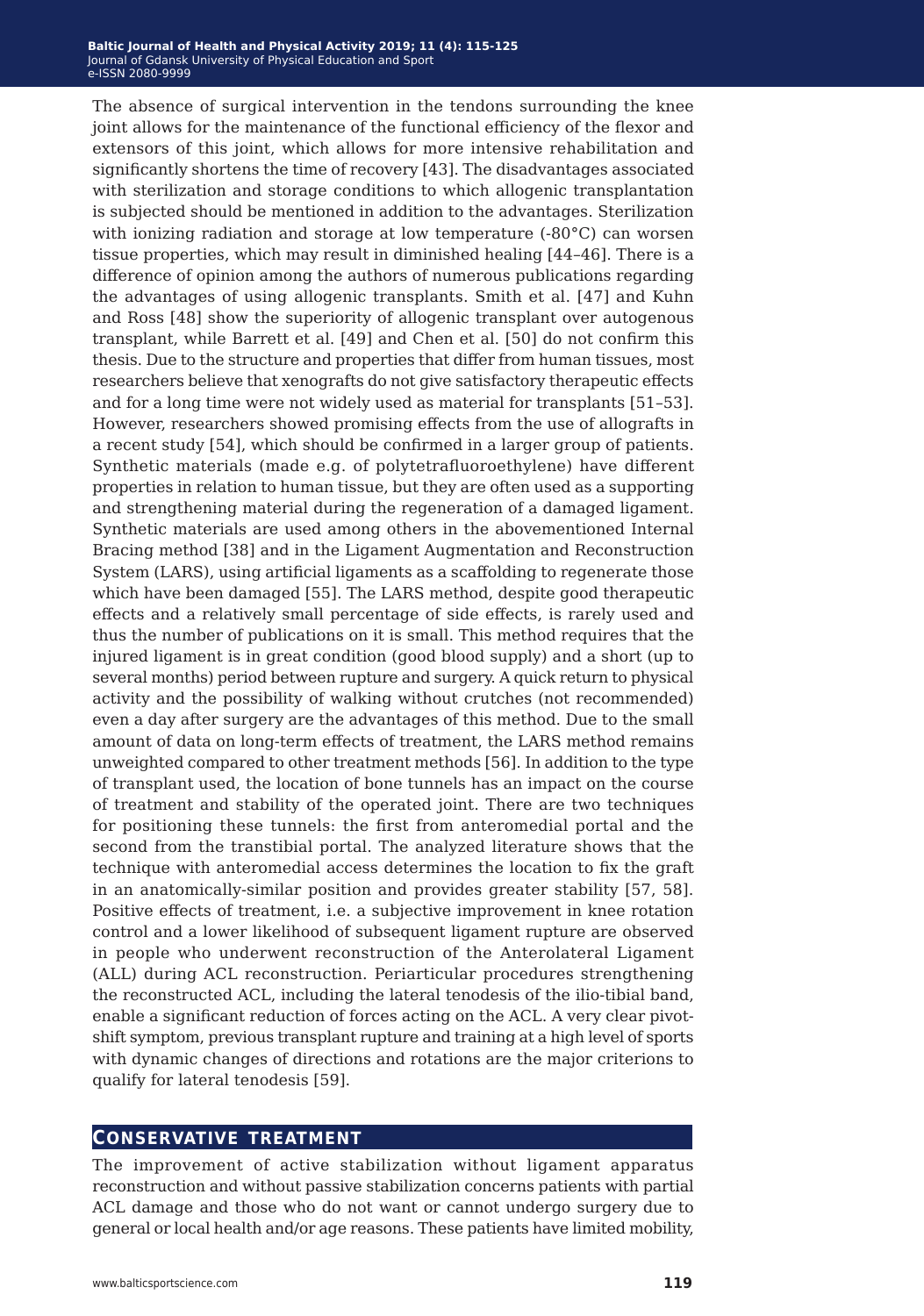especially in the dynamic aspect and should voluntarily act as directed by a doctor. The ischial-shin muscle group and the quadriceps muscle are major muscles responsible for the movement and stabilization of the knee [60]. The goal of improving active stability is to rebuild and improve the functioning of these muscles [61]. It was also noticed that people who have suffered ACL damage have a considerable gluteal muscle strength deficit, particularly in the gluteus medius. This muscle is responsible for the stabilization of the pelvis and lower limb. Attention should be paid to the position and stability of the pelvis, because disorders in these aspects significantly affect the mechanics of the knee joint. It is important that while striving to improve knee stability, core stabilization is not forgotten. Ankle instability, torso instability and weak gluteus muscles predispose individuals to knee instability, which can lead to various injuries, including ACL tear or rupture. Therefore, exercises to improve sensation and stabilization of the whole body are very important and should be included in post-traumatic rehabilitation protocol [62–64].

### **quality of life improvement**

The overarching goal after ACL injury is regain knee joint stability and return to full mobility. Both amateurs and professional athletes want to return to their pre-injury activities as soon as possible [65]. The correct movement patterns and deep sensation and body stability improvement will certainly translate into improved functioning during everyday tasks [66]. Despite the continuous improvement of rehabilitation protocols related to conservative treatment, nearly 2/3 of patients originally treated in this way do not feel adequately satisfied and ultimately decide to have surgical treatment [67, 68]. ACL reconstruction restores knee joint stability, prevents incorrect distribution of forces acting on the articular surfaces of the tibia and femur and reduces the risk of secondary sprains. The instability and frequent secondary sprains are considered a cause of premature degenerative changes that can be avoided by undergoing an ACL reconstruction surgery. Unfortunately, literature data do not confirm that reconstruction reduces the risk of cartilage degeneration [68–72]. ACL reconstruction is currently recognized as the gold standard of treatment and it is recommended for all patients, provided there are no contraindications to it [73].

## **acl reconstruction in galen-orthopaedics center**

In the Galen-Orthopaedics center in the years 2014-2018 the number of ACL reconstructions performed grew from 111 to 213 cases, an  $18\%$  ( $\pm$  4.7) average increase per year. 54 women (25%) and 159 men (75%), aged 15 to 61 years, were subjected to ACL reconstruction (Tab. 1) in the period from 01/01/2018 to 12/31/2018. The average age was 31.9 years for women and 30.6 years for men. Secondary reconstructions within the same knee joint were perfomed for 3 men and 1 woman. 161 (75.6%) cases of ACL injury occurred while practicing various forms of sport activity. The most injuries were recorded during football matches and training (30%); the second largest group comprised skiers (29%), mainly amateurs. Some of the other groups of injured patients comprised handball players (9%), basketball players (7%), volleyball players (5%) and people doing martial arts (5%). The right lower limb ACL reconstruction was statistically more often found, both among men and women (Tab. 2). A correlation of ACL injury with the phenomenon of lateralization of the right upper and lower limb was observed in most people [74]. In reconstructions carried out in 2018, a combination of autogenous fragments of the semi-tendon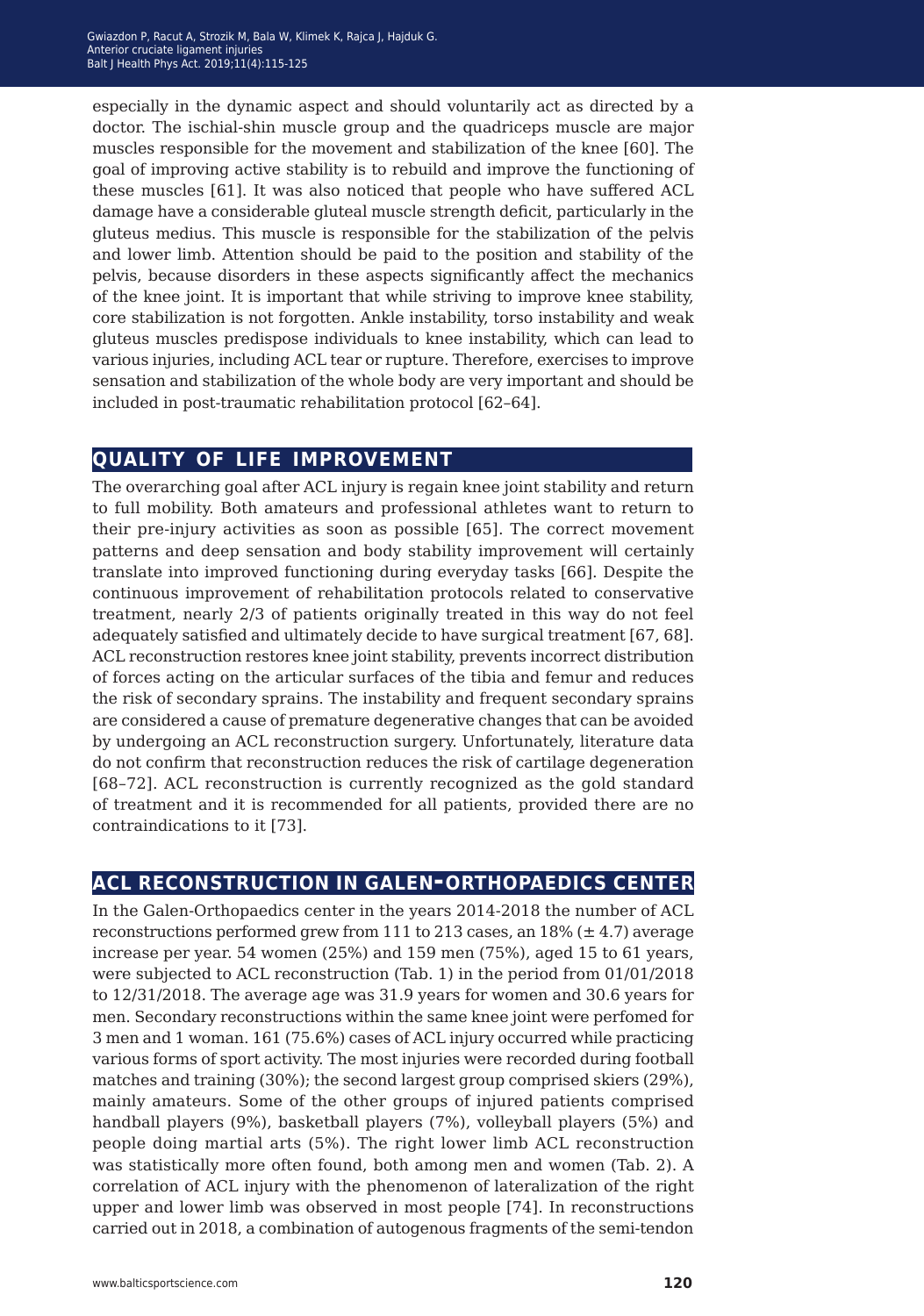and gracile tendons fragment (41.8%; 34 reconstructions in women and 55 in men) was most often used by doctors from Galen-Orthopaedics (Tab. 3). In 4 cases, only the semi-tendon fragment (1.9%) was used and in 2 cases only the gracile tendon fragment (0.9%) was used. The quadriceps tendon transplant (33.8%) was the second most popular transplant. Allogenic tendon reconstructions were performed in 34 cases (16%), while 12 patients (5.6%) were operated on using the Internal Bracing method.

| Lower extremity | Woman | Man |
|-----------------|-------|-----|
| Left leg        | 24    | 66  |
| Right leg       | 30    | 93  |
| <b>Both</b>     | 54    | 159 |
|                 |       |     |

#### Table 1. ACL reconstructions in Galen-Orthopaedics in 2018

Table 2. Sport competition practiced at the ACL injury time

| Competition  | Number | Percent (%) |
|--------------|--------|-------------|
| Football     | 48     | 29.82       |
| Skiing       | 46     | 28.57       |
| Handball     | 14     | 8.7         |
| Voleball     | 11     | 6.83        |
| Basketball   | 8      | 4.97        |
| Martial arts | 8      | 4.97        |
| Other        | 26     | 16.15       |

Table 3. Material and method used in tendon reconstruction

| Surgical technique                                            | Woman         | Man           |
|---------------------------------------------------------------|---------------|---------------|
| Polycarpus muscle tendon (ST) and gracilis muscle tendon (GR) | 34            | 55            |
| <b>GRAFT</b>                                                  | 11            | 23            |
| Hamstrings quadriceps                                         | 6             | 66            |
| Internal Bracing                                              |               | 11            |
| Polycarpus muscle (ST)                                        | $\mathcal{P}$ | $\mathcal{P}$ |
| Gracilis muscle (GR)                                          | $\Omega$      | っ             |

#### **conclusions**

The current trend of "being fit" leads to increased interest and active participation in sports activities. Widespread popularization and encouragement to take part in various forms of physical activity has promoted an increase in the number of exercising people. Regular physical activity appears to be essential in maintaining good physical condition as opposed to a prevalently sedentary lifestyle. A properly selected form of movement and intensity convey improvement in our health, better body shape, improvement in ability and physical activity as well as improvement in well-being. Some people give in to their competitive impulses and engage in activity exceeding the limits of their strength, which in turn negatively affects their health. An office worker's decision to participate in a marathon after only one month of training will bring more harm than good. This type of scenario is increasingly common, e.g. with visits to the gym or skiing trips, when unprepared people who lead a rather sedentary everyday life suddenly intensify their physical activity. Excessive loads on the musculoskeletal system and/or incorrect posture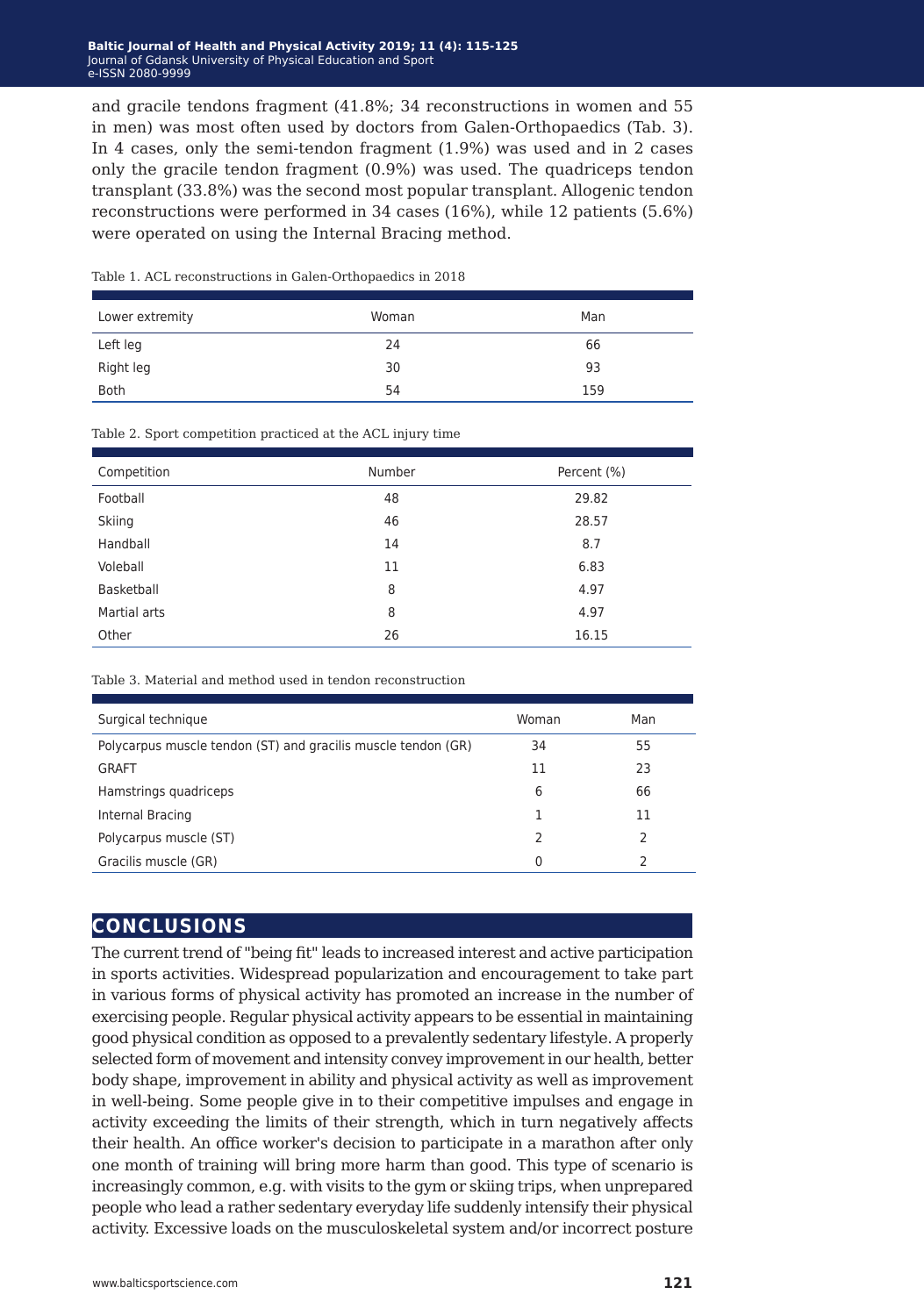during exercise can quickly lead to injury. Correctly performed movement patterns, both during physical activity and daily activities are important elements. Even the right adaptation of the body to physical exertion is not enough if the movements and movement patterns are incorrect, in that the effect is overloading the body, which often leads to serious injury as a result. This is observed especially among high-performance sports athletes who participate in contact sports. These players are more likely to be injured in non-contact situations than contact situations. Correct walking and squating patterns seem to be simple and obvious to perform; however, a large number of people do these incorrectly. Improper ankle positioning and deformation of the knees are the result of posture defects, such as reduced range of hip movement, pelvic rotation, abnormal pelvic anterior and posterior tilt, flat feet, and/or muscle failure - mainly of the gluteus. Movement pattern disorders and excessive musculoskeletal loads lead to the ankle and knee overload accumulations, which often result in knee injury, including ACL injury. Therefore, it is important when undertaking physical activity to do so with caution and select the load accordingly, according to one's level of fitness. The help of instructors and physiotherapists is recommended. They can teach the proper movement patterns and correct mistakes which will significantly reduce the likelihood of injury.

#### **references**

- [1] Karbowski M, Głowacka-Mrotek I, Nowacka K, Hagner W. Rehabilitation of patients after anterior cruciate ligament reconstruction. J Educ Health Sport. 2017;7(8):1540-1549.
- [2] Stefańska M, Rafalska M, Skrzek A. Ocena funkcjonalna mięśni działających na staw kolanowy u pacjentów w 13 tygodniu po rekonstrukcji więzadła krzyżowego przedniego – doniesienie wstępne [Functional assessment of knee muscles 13 weeks after anterior cruciate ligament reconstruction – Pilot study]. Ortop Traumatol Rehabil. 2009;2(6):145-155.
- [3] Cimino F, Volk BS, Setter D. Anterior cruciate ligament injury: Diagnosis, menagement, and prevention, Am Fam Physician. 2010;82(8):917-922.
- [4] Donnell-Fink LA, Klara K, Collins JE, Yang HY, Goczalk MG, Katz JN, Losina E. Effectiveness of knee injury and anterior cruciate ligament tear prevention programs: a meta-analysis. PLoS One. 2015; 10(12):e0144063. <https://doi.org/10.1371/journal.pone.0144063>
- [5] Granan LP, Bahr R, Steindal K, Furnes O, Engebretsen L. Development of a national cruciate ligament surgery registry: The Norwegian National Knee Ligament Registry. Am J Sports Med. 2008;36:308-15. <https://doi.org/10.1177/0363546507308939>
- [6] Hewett TE, Myer GD, Ford KR, Paterno MV, Quatman CE. Mechanisms, prediction, and prevention of ACL injuries: cut risk with three sharpened and validated tools. J Orthop Res, 2016;34(11):1843-1855. <https://doi.org/10.1002/jor.23414>
- [7] Shultz SJ, Schmitz RJ, Nguyen AD, et al. ACL Research Retreat V: An update on ACL injury risk and prevention. J Athl Train. 2010;45(5):499-508.<https://doi.org/10.4085/1062-6050-45.5.499>
- [8] Kaeding CC, Léger-St-Jean B, Magnussen RA. Epidemiology and diagnosis of anterior cruciate ligament injuries. Clin Sport Med. 2017;36(1):1-8. <https://doi.org/10.1016/j.csm.2016.08.001>
- [9] Hootman J M, Dick R, Agel J. Epidemiology of collegiate injuries for 15 sports: Summary and recommendations for injury prevention initiatives. J Athl Train. 2007;42(2):311-319.
- [10] Barber-Westin SD, Noyes FR, Smith ST, Campbell TM. Reducing the risk of noncontact anterior cruciate ligament injuries in the female athlete. Phys Sportsmed. 2009;37(3):49-61. [https://doi.](https://doi.org/10.3810/psm.2009.10.1729
) [org/10.3810/psm.2009.10.1729](https://doi.org/10.3810/psm.2009.10.1729
)
- [11] Pujol N, Blanchi MP, Chambat P. The incidence of anterior cruciate ligament injuries among competitive Alpine skiers: A 25-year investigation. Am J Sports Med. 2007;35(7):1070-1074. [https://](https://doi.org/10.1177/0363546507301083) [doi.org/10.1177/0363546507301083](https://doi.org/10.1177/0363546507301083)
- [12] Zavatsky A. Injury initiation and progression in the anterior cruciate ligament. Clin Biomech, Bristol, Avon. 2001;16:47-53. [https://doi.org/10.1016/S0268-0033\(00\)00066-8](https://doi.org/10.1016/S0268-0033(00)00066-8)
- [13] Tainaka K, Takizawa T, Kobayashi H, Umimura M. Limited hip rotation and non-contact anterior cruciate ligament injury: A case-control study. The Knee. 2014;21(1):86-90. [https://doi.org/10.1016/j.knee.2013.07.006](https://doi.org/10.1016/j.knee.2013.07.006
)
- [14] Raines BT, Naclerio E, Sherman SL. Management of Anterior Cruciate Ligament Injury: What's In and What's Out? Indian J Orthop. 2017;51(5):563-575. [https://doi.org/10.4103/ortho.IJOrtho\\_245\\_17](https://doi.org/10.4103/ortho.IJOrtho_245_17)
- [15] Filardo G, Andriolo L, di Laura Frattura G, Napoli F, Zaffagnini S, Candrian C. Bone bruise in anterior cruciate ligament rupture entails a more severe joint damage affecting joint degenerative progression. Knee Surg Sports Traumatol Arthrosc. 2019;27(1):44-59. [https://doi.org/10.1007/s00167-018-4993-4](https://doi.org/10.1007/s00167-018-4993-4 
)
- [16] Walczak M, Manikowski W, Gajewska E, Galasińska K. Injuries of the knee in athletes practicing american football. Piel Pol. 2012;4(46):181-186.
- [17] Pujol N, Beaufils P. Healing results of meniscal tears left in situ during anterior cruciate ligament reconstruction: A review of clinical studies. Knee Surg Sports Traumatol Arthrosc. 2009;17:396-401. <https://doi.org/10.1007/s00167-008-0711-y>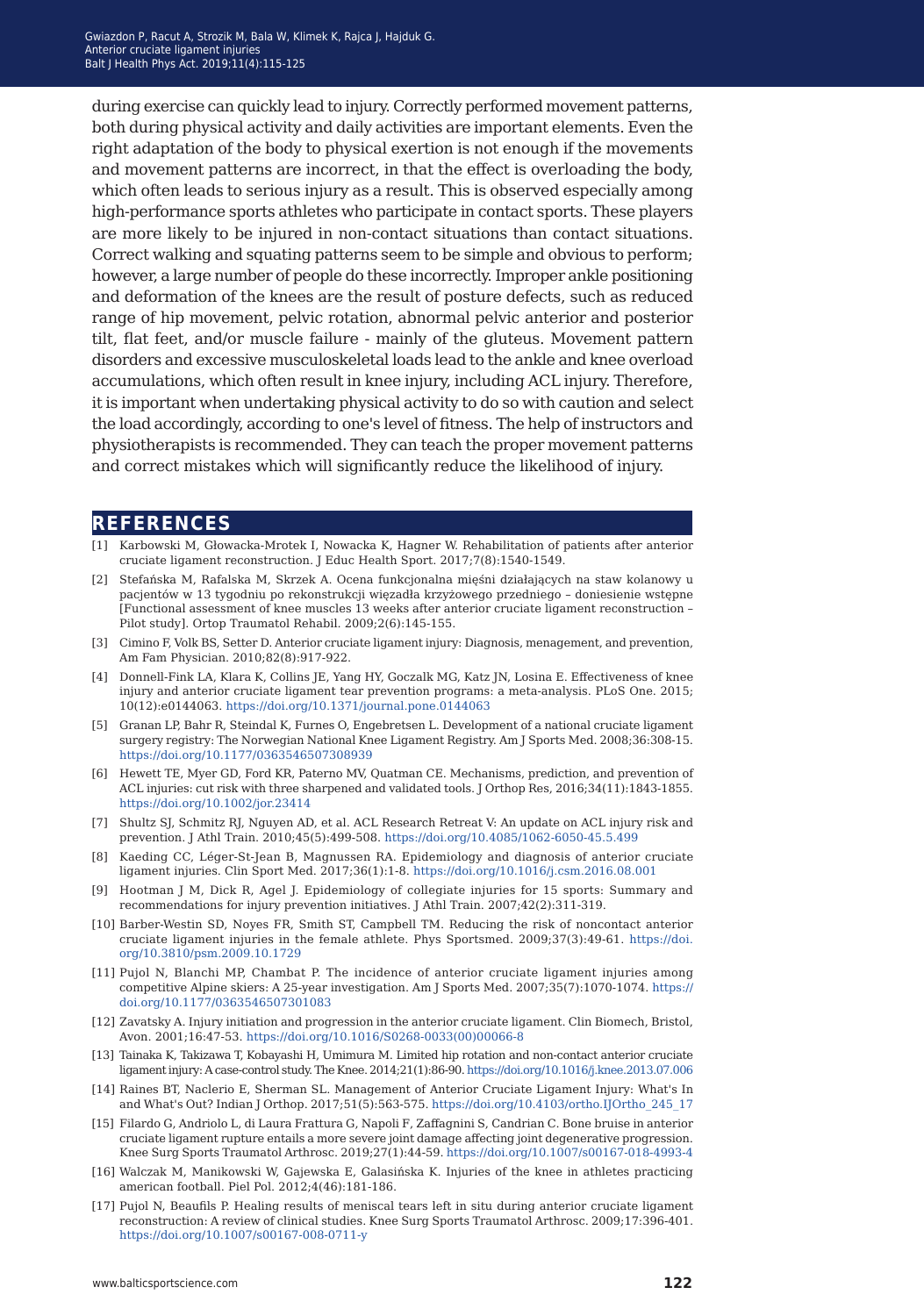- [18] Scotney B. Sports knee injuries. Assessment and management. Aust Fam Physician. 2010;39(1–2):30-34.
- [19] Elkin JL, Zamora E, Gallo RA. Combined anterior cruciate ligament and medial collateral ligament knee injuries: Anatomy, diagnosis, management recommendations, and return to sport. Curr Rev Musculoskelet Med. 2019;12(2):239-244.<https://doi.org/10.1007/s12178-019-09549-3>
- [20] Pawiłan M, Kałużny K, Kałużna A, Hagner W, Zukow W. Postępowanie fizjoterapeutyczne w uszkodzeniu więzadła krzyżowego przedniego [Proceedings physiotherapy in damage to the anterior cruciate ligament]. J Educ Health Spor. 2017;7(6):77-87. Polish.
- [21] Irrgang JJ, Lubowitz JH. Measuring arthroscopic outcome; Arthroscopy. J Arthrosc Relat Surg. 2008; 24(6):718-722.<https://doi.org/10.1016/j.arthro.2007.10.007>
- [22] Peeler J, Leiter J, MacDonald P. Accuracy and reliability of anterior cruciate ligament clinical examination in a multidisciplinary sports medicine setting. Clin J Sport Med. 2010;20(2):80-85. <https://doi.org/10.1097/JSM.0b013e3181ceca45>
- [23] Prins M. The Lachman test is the most sensitive and the pivot shift the most specific test for the diagnosis of ACL rupture. Aust J Physiother. 2006;52:66. [https://doi.org/10.1016/S0004-9514\(06\)70069-1](https://doi.org/10.1016/S0004-9514(06)70069-1)
- [24] Poboży T, Kielar M. A review of ultrasonographic methods for the assessment of the anterior cruciate ligament in patients with knee instability – diagnostics using a posterior approach. J Ultrason. 2016; 16(66):288-295. <https://doi.org/10.15557/JoU.2016.0029>
- [25] Grassi A, Bailey JR, Signorelli C, Carbone G, Tchonang Wakam A, Lucidi GA, Zaffagnini S. Magnetic resonance imaging after anterior cruciate ligament reconstruction: A practical guide. World J Orthop. 2016;7(10):638-649. [https://doi.org/10.5312/wjo.v7.i10.638](https://doi.org/10.5312/wjo.v7.i10.638
)
- [26] Wordeman SC, Paterno MV, Quatman CE, Bates NA, Hewett TE. Arthrometric curve-shape variables to assess anterior cruciate ligament deficiency. Clin Biomech (Bristol, Avon). 2012;27(8):830-836. <https://doi.org/10.1016/j.clinbiomech.2012.04.011>
- [27] Dejour D, Saggin PR, Meyer X, Tavernier T. Standard X-ray examination: patellofemoral disorders. In: Zaffagnini S, et al., editors. Patellofemoral pain, instability, and arthritis. Heidelberg/New York: Springer; 2010, 51-60. [https://doi.org/10.1007/978-3-642-05424-2\\_6](https://doi.org/10.1007/978-3-642-05424-2_6)
- [28] Parkar AP, Adriaensen MEAPM, Giil LM, Solheim E. Computed tomography assessment of anatomic graft placement after acl reconstruction: A comparative study of grid and angle measurements. Orthop J Sports Med, 2019; 7(3):2325967119832594. [https://doi.org/10.1177/2325967119832594](https://doi.org/10.1177/2325967119832594
)
- [29] Fibiger W, Kukiełka RT. Clinical evaluation of efficacy of arthroscopic acl reconstruction with patellar ligament. Ortop Traumatol Rehab. 2011;6(6):583-590. [https://doi.org/10.5604/15093492.971043](https://doi.org/10.5604/15093492.971043
)
- [30] Mouton C, Seil R, Meyer T, Agostinis H, Theisen D. Combined anterior and rotational laxity measurements allow characterizing personal knee laxity profiles in healthy individuals. Knee Surg Sport Traumatol Arthrosc. 2015;23(12):3571-7. [https://doi.org/10.1007/s00167-014-3244-6](https://doi.org/10.1007/s00167-014-3244-6
)
- [31] Alqahtani Y, Murgier J, Beaufils P, Boisrenoult P, Steltzlen C, Pujol N. Anterior tibial laxity using the GNRB® device in healthy knees. Knee. 2018;25(1):34-43. [https://doi.org/10.1016/j.knee.2017.03.004](https://doi.org/10.1016/j.knee.2017.03.004
)
- [32] Gillot T, L'Hermette M, Garnier T, Tourny-Chollet C. Effect of fatigue on functional stability of the knee: Particularities of female handball Players. Int J Sports Med. 2019;40(7):468-476. [https://doi.](https://doi.org/10.1055/a-0866-9482
) [org/10.1055/a-0866-9482](https://doi.org/10.1055/a-0866-9482
)
- [33] Collette M, Courville J, Forton M, Gagniere B. Objective evaluation of anterior knee laxity; comparison of the KT-1000 and GNRB arthrometers. Knee Surg Sports Traumatol Arthrosc. 2012;20(11):2233- 2238. <https://doi.org/10.1007/s00167-011-1869-2>
- [34] Spindler KP, Wright RW. Clinical practice. Anterior cruciate ligament tear. N Engl J Med. 2008; 359(20):2135-2142.<https://doi.org/10.1056/NEJMcp0804745>
- [35] Fulkerson J. P, Arendt E. A. Anterior knee pain in females. Clin Orthop Relat Res. 2000;(372):69-73. <https://doi.org/10.1097/00003086-200003000-00009>
- [36] Swank AM, Kachelman JB, Bibeau W, et al. Prehabilitation before total knee arthroplasty increases strength and function in older adults with severe osteoarthritis. J Strength Cond Res. 2011;25(2):318-25. <https://doi.org/10.1519/JSC.0b013e318202e431>
- [37] Shaarani SR, O'Hare C, Quinn A, Moyna N, Moran R, O'Byrne JM. Effect of prehabilitation on the outcome of anterior cruciate ligament reconstruction. Am J Sports Med. 2013; 41(9):2117-27. [https://](https://doi.org/10.1177/0363546513493594) [doi.org/10.1177/0363546513493594](https://doi.org/10.1177/0363546513493594)
- [38] MacKay G , Anthony IC, Jenkins PJ, Blyth M. Anterior cruciate ligament repair revisited. preliminary results of primary repair with internal brace ligament augmentation: A case series. Orthop Muscul Syst. 2015;4:188. [https://doi.org/10.4172/2161-0533.1000188](https://doi.org/10.4172/2161-0533.1000188
)
- [39] Hoehmann C L. Anterior cruciate ligament injury: A consideration for internal brace ligament augmentation. EC Orthopaedics. 2017;5(4):147-149.
- [40] Wilson WT, Hopper GP, Byrne PA, MacKay GM. Anterior cruciate ligament repair with internal brace ligament augmentation. Surg Technol Int. 2016;29:273-278.
- [41] Smith PA, Bley JA. Allograft anterior cruciate ligament reconstruction utilizing internal brace augmentation. Arthrosc Tech. 2016;5:e1143-7. <https://doi.org/10.1016/j.eats.2016.06.007>
- [42] Olmos MI, Sonnery-Cottet B, Barth J. How to succeed in arthroscopic anterior cruciate ligament primary repair? Step-by-step technique. Arthrosc Tech. 2018;8(1):e37-e46. [https://doi.org/10.1016/j.](https://doi.org/10.1016/j.eats.2018.08.028
) [eats.2018.08.028](https://doi.org/10.1016/j.eats.2018.08.028
)
- [43] Sherman O.H, Banffy M.B. Anterior cruciate ligament reconstruction: which graft is best? Arthroscopy. 2004;20(9):974-980. [https://doi.org/10.1016/S0749-8063\(04\)00842-4](https://doi.org/10.1016/S0749-8063(04)00842-4)
- [44] Park SS, Dwyer T, Congiusta F, Whelan DB, Theodoropoulos J. Analysis of irradiation on the clinical effectiveness of allogenic tissue when used for primary anterior cruciate ligament reconstruction. Am J Sports Med. 2015;43:226-235.<https://doi.org/10.1177/0363546513518004>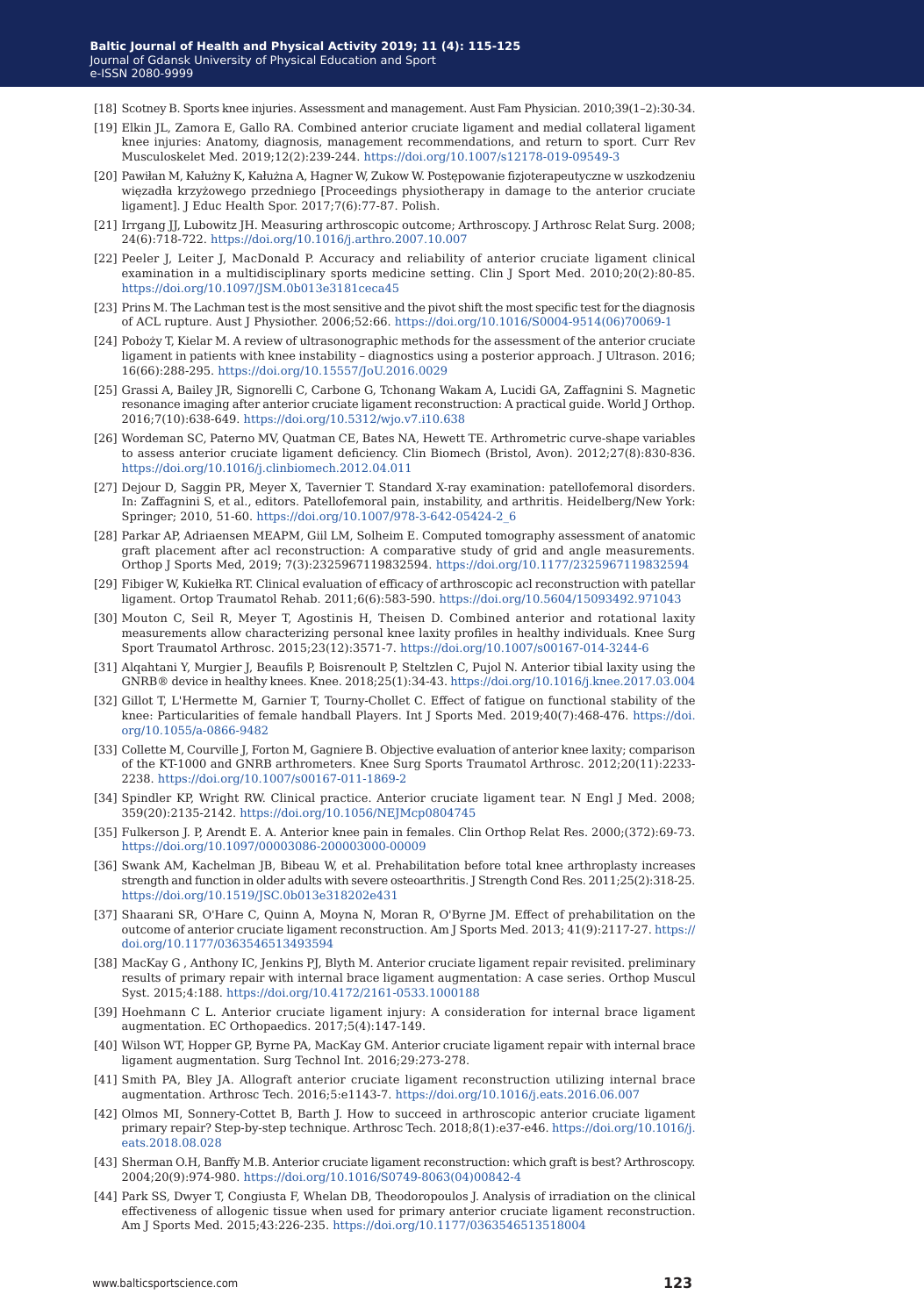- [45] Noyes F.R, Barber-Westin S.D. Reconstruction of the anterior cruciate ligament with human allograft. Comparison of early and later results. J Bone Joint Surg Am. 1996;78(4):524-537. https://doi. org/10.2106/00004623-199604000-00006
- [46] Busam ML, Rue JP, Bach BR Jr. Fresh-frozen allograft anterior cruciate ligament reconstruction. Clin Sports Med, 2007;26(4):607-623. <https://doi.org/10.1016/j.csm.2007.06.001>
- [47] Smith A, Bach B, Bush-Joseph C. Allograft for revision ACL reconstruction: the RUSH experience. Sports Med Arthrosc, 2005; 13(2):86-92.<https://doi.org/10.1097/01.jsa.0000162552.16118.56>
- [48] Kuhn MA, Ross G. Anterior cruciate ligament reconstruction using tibialis allograft and cross pin fixation. Techniq Knee Surg. 2006;5(2):80-86. [https://doi.org/10.1097/00132588-200606000-00004](https://doi.org/10.1097/00132588-200606000-00004
)
- [49] Barrett G, Stokes D, White M. Anterior cruciate ligament reconstruction in patients older than 40 years: allograft versus autograft patellar tendon. Am J Sports Med. 2005;33(10):1505-1512. [https://](https://doi.org/10.1177/0363546504274202
) [doi.org/10.1177/0363546504274202](https://doi.org/10.1177/0363546504274202
)
- [50] Chen RQ, Li WP, Cai DZ. Knee joint training for the functional recovery after reconstruction of anterior cruciate ligament by using patellar tendon autograft and allograft. Clin Rehabil. 2005;9(26):1-3.
- [51] Berry JL, Berg WS, Stahurski TM. Evaluation of Dacron-covered and plain bovine xenografts as replacements for the anterior cruciate ligament. Clin Orthop Relat Res. 1988;236:270-78. [https://](https://doi.org/10.1097/00003086-198811000-00037
) [doi.org/10.1097/00003086-198811000-00037](https://doi.org/10.1097/00003086-198811000-00037
)
- [52] Steensel CJ, Schreuder O, Bosch BF. Failure of anterior cruciate-ligament reconstruction using tendon xenograft. J Bone Joint Surg Am. 1987;69(6):860-864. [https://doi.org/10.2106/00004623-](https://doi.org/10.2106/00004623-198769060-00010
) [198769060-00010](https://doi.org/10.2106/00004623-198769060-00010
)
- [53] Dahlstedt LJ, Netz P, Dalen N. Poor results of bovine xenograft for knee cruciate ligament repair. Acta Orthop Scand. 1989;60(1):3-7. [https://doi.org/10.3109/17453678909150079](https://doi.org/10.3109/17453678909150079
)
- [54] Zaffagnini S, Grassi A, Marcheggiani Muccioli GM, et al. Anterior cruciate ligament reconstruction with a novel porcine xenograft: the initial Italian experience. Joints. 2015;3(2):85-90. [https://doi.](https://doi.org/10.11138/jts/2015.3.2.085) [org/10.11138/jts/2015.3.2.085](https://doi.org/10.11138/jts/2015.3.2.085)
- [55] Hamido F, Misfer AK, Harran AlH, et al. The use of the LARS artificial ligament to augment a short or undersized ACL hamstrings tendon graft. Knee. 2011;18(6):373-378. [https://doi.org/10.1016/j.](https://doi.org/10.1016/j.knee.2010.09.003
) [knee.2010.09.003](https://doi.org/10.1016/j.knee.2010.09.003
)
- [56] [Parchi PD, Ciapini G, Paglialunga C, et al. Anterior cruciate ligament reconstruction with LARS](https://doi.org/10.1016/j.knee.2010.09.003
)  [artificial ligament – Clinical results after a long-term follow-up. Joints. 2018;6\(2\):75-79.](https://doi.org/10.1016/j.knee.2010.09.003
) https://doi. [org/10.1055/s-0038-1653950](https://doi.org/10.1016/j.knee.2010.09.003
)
- [57] [Alentorn-Geli E, Samitier G, Alvarez P, Steinbacher G, Cugat R. Anteromedial portal versus transtibial](https://doi.org/10.1016/j.knee.2010.09.003
)  [drilling techniques in ACL reconstruction: a blinded cross-sectional study at two- to five-year follow](https://doi.org/10.1016/j.knee.2010.09.003
)[up. Int Orthop. 2010;34\(5\):747-754. https://doi.org/10.1007/s00264-010-1000-1](https://doi.org/10.1016/j.knee.2010.09.003
)
- [58] [Brown CH, Spalding T, Robb C. Medial portal technique for single-bundle anatomical Anterior Cruciate](https://doi.org/10.1016/j.knee.2010.09.003
)  [Ligament \(ACL\) reconstruction. Int Orthop. 2013;37\(2\):253-269. https://doi.org/10.1007/s00264-012-1772-6](https://doi.org/10.1016/j.knee.2010.09.003
)
- [59] [Sonnery-Cottet B, Daggett M, Fayard JM, et al. Anterolateral Ligament Expert Group consensus paper](https://doi.org/10.1016/j.knee.2010.09.003
)  [on the management of internal rotation and instability of the anterior cruciate ligament – deficient](https://doi.org/10.1016/j.knee.2010.09.003
)  [knee. J Orthop Traumatol. 2017;18\(2\):91-106. https://doi.org/10.1007/s10195-017-0449-8](https://doi.org/10.1016/j.knee.2010.09.003
)
- [60] [Monk AP, Davies LJ, Hopewell S, Harris K, Beard DJ, Price AJ. Surgical versus conservative interventions](https://doi.org/10.1016/j.knee.2010.09.003
)  [for treating anterior cruciate ligament injuries. Cochrane Database Syst Rev. 2016;4\(4\):CD011166.](https://doi.org/10.1016/j.knee.2010.09.003
)  [https://doi.org/10.1002/14651858.CD011166.pub2](https://doi.org/10.1016/j.knee.2010.09.003
)
- [61] [Marieswaran M, Jain I, Garg B, Sharma V, Kalyanasundaram D. A review on biomechanics of anterior](https://doi.org/10.1016/j.knee.2010.09.003
)  [cruciate ligament and materials for rReconstruction. Appl Bionics Biomech. 2018:4657824. https://](https://doi.org/10.1016/j.knee.2010.09.003
) [doi.org/10.1155/2018/4657824](https://doi.org/10.1016/j.knee.2010.09.003
)
- [62] [Gibbon SGT, Comerford MJ. Strength versus stability: Part 1: Concept and terms. Orthopaed Div Rev.](https://doi.org/10.1016/j.knee.2010.09.003
)  [2001;21-27.](https://doi.org/10.1016/j.knee.2010.09.003
)
- [63] [Behm DG, Drinkwater EJ, Willardson JM, Cowley PM. The use of instability to train the core musculature.](https://doi.org/10.1016/j.knee.2010.09.003
)  [Appl Physiol Nutr Metab. 2009;35\(1\):91-108. https://doi.org/10.1139/H09-127](https://doi.org/10.1016/j.knee.2010.09.003
)
- [64] [Sharrock C, Cropper J, Mostad J, Johnson M, Malone T. A pilot study of core stability and athletic](https://doi.org/10.1016/j.knee.2010.09.003
)  [performance: Is there a relationship? Int J Sports Phys Ther. 2011;6\(2\):63-74.](https://doi.org/10.1016/j.knee.2010.09.003
)
- [65] [Webster KE, Feller JA. Development and validation of a short version of the anterior cruciate ligament](https://doi.org/10.1016/j.knee.2010.09.003
)  [return to sport after injury \(ACL-RSI\) scale. Orthop J Sports Med. 2018;6\(4\):2325967118763763.](https://doi.org/10.1016/j.knee.2010.09.003
)  [https://doi.org/10.1177/2325967118763763](https://doi.org/10.1016/j.knee.2010.09.003
)
- [66] [Ogawa T, Kawashima N, Ogata T, Nakazawa K. Limited transfer of newly acquired movement patterns](https://doi.org/10.1016/j.knee.2010.09.003
)  [across walking and running in humans. PLoS One. 2012;7\(9\):e46349. https://doi.org/10.1371/journal.](https://doi.org/10.1016/j.knee.2010.09.003
) [pone.0046349](https://doi.org/10.1016/j.knee.2010.09.003
)
- [67] [Strehl A, Eggli S. The value of conservative treatment in ruptures of the anterior cruciate ligament](https://doi.org/10.1016/j.knee.2010.09.003
)  [\(ACL\). J Trauma. 2007;62\(5\):1159-1162. https://doi.org/10.1097/TA.0b013e31805006e7](https://doi.org/10.1016/j.knee.2010.09.003
)
- [68] [Aichroth PM, Patel DV, Zorrilla P. The natural history and treatment of rupture of the anterior cruciate](https://doi.org/10.1016/j.knee.2010.09.003
)  ligament in children and adolescents. A prospective review. J Bone Joint Surg Br. 2002;84(1):38-41. [https://doi.org/10.1302/0301-620X.84B1.0840038](https://doi.org/10.1016/j.knee.2010.09.003
)
- [69] [Kiapour AM, Murray MM. Basic science of anterior cruciate ligament injury and repair. Bone Joint Res.](https://doi.org/10.1016/j.knee.2010.09.003
)  [2014;3\(2\):20-31. https://doi.org/10.1302/2046-3758.32.2000241](https://doi.org/10.1016/j.knee.2010.09.003
)
- [70] [Mizuta H, Kubota K, Shiraishi M, Otsuka Y, Nagamoto N, Takagi K. The conservative treatment of](https://doi.org/10.1016/j.knee.2010.09.003
)  [complete tears of the anterior cruciate ligament in skeletally immature patients. J Bone Joint Surg Br.](https://doi.org/10.1016/j.knee.2010.09.003
)  [1995;77:890-894. https://doi.org/10.1302/0301-620X.77B6.7593101](https://doi.org/10.1016/j.knee.2010.09.003
)
- [71] [Arastu MH, Grange S, Twyman R. Prevalence and consequences of delayed diagnosis of anterior](https://doi.org/10.1016/j.knee.2010.09.003
)  [cruciate ligamen ruptures. Knee Surg Sports Traumatol Arthrosc. 2015;23\(4\):1201-1205. https://doi.](https://doi.org/10.1016/j.knee.2010.09.003
) [org/10.1007/s00167-014-2947-z](https://doi.org/10.1016/j.knee.2010.09.003
)